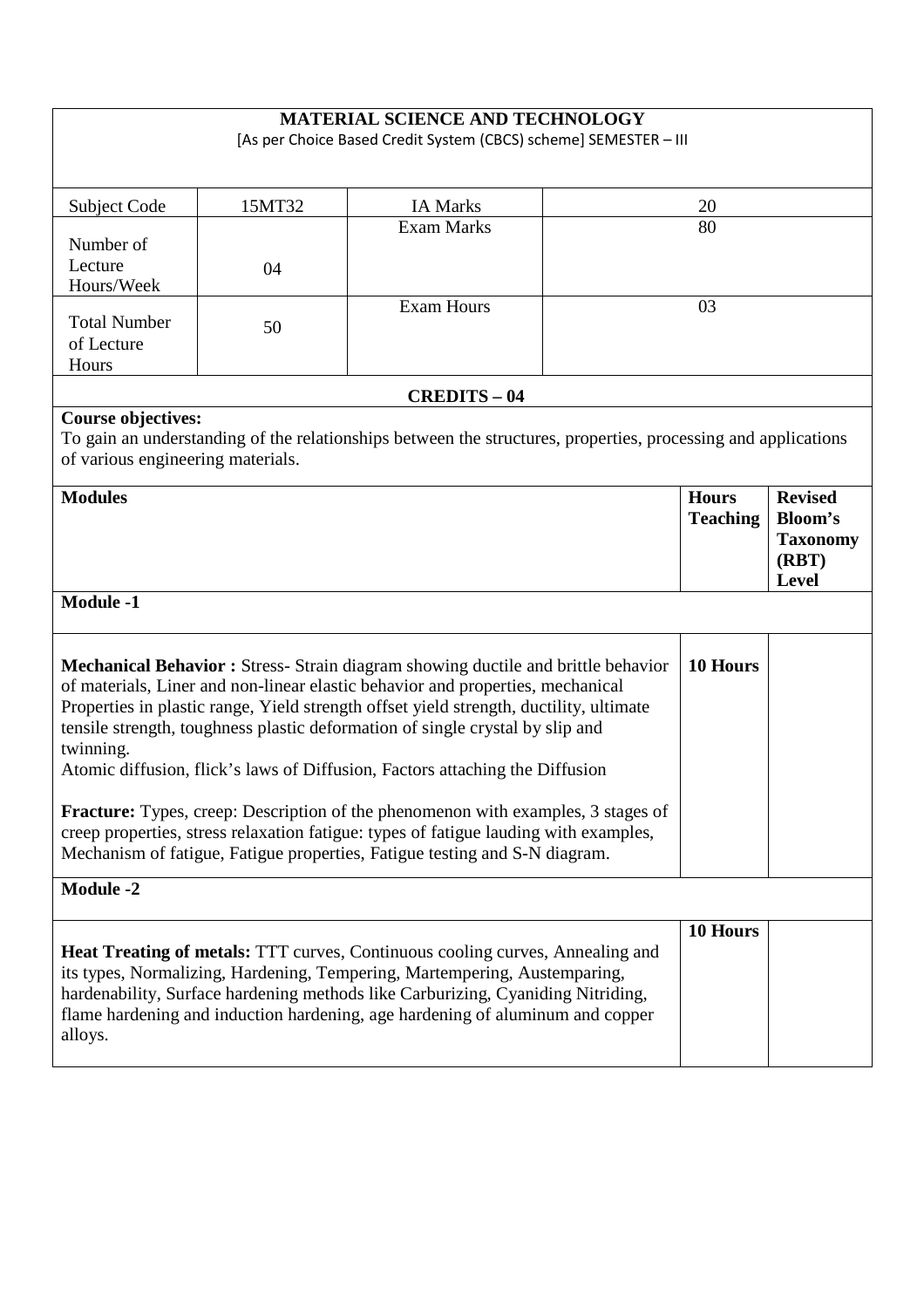| Ferrous and non ferrous materials: Properties composition and use of grey cush                           |          |  |  |
|----------------------------------------------------------------------------------------------------------|----------|--|--|
| iron, malleable iron, SG iron and steel. Copper alloys- brasses and bronzes,                             |          |  |  |
| aluminum alloys Al-Cu, Al-Si, Al-Zn alloys.                                                              |          |  |  |
|                                                                                                          |          |  |  |
| <b>Module -3</b>                                                                                         |          |  |  |
| Solidification and phase diagram: Mechanism of solidification, Homogenous and                            | 10 Hours |  |  |
| Heterogeneous nucleation. Cristal Growth, Cast metal strictures, Phase diagram.                          |          |  |  |
| Solid solutions                                                                                          |          |  |  |
| Substitution and Interstitial solid solution, Hume rothary rule, Intermediate phase,                     |          |  |  |
| construction of equilibrium diagram involving complete and partial solubility, lever                     |          |  |  |
| rule, Gibb's phase rule.                                                                                 |          |  |  |
|                                                                                                          |          |  |  |
| <b>Module -4</b>                                                                                         |          |  |  |
| <b>Composite materials:</b> Definition, classification, type of matrix materials and                     | 10 Hours |  |  |
| reinforcements, advantages and application of composites.                                                |          |  |  |
|                                                                                                          |          |  |  |
| Processing of FRP Composites: Layup and curing, fabricating process, open and                            |          |  |  |
| closed mould process, hand layup technique; structural laminate bag molding,                             |          |  |  |
| production procedures for bag molding; filament winding, pultrusion, pulforming,                         |          |  |  |
| thermo-forming, injection molding, blow molding.                                                         |          |  |  |
|                                                                                                          |          |  |  |
| Metal Matrix Composites: Reinforcement materials, types, characteristics and                             |          |  |  |
| selection, base metals selection. Need for MMC's and its application.                                    |          |  |  |
|                                                                                                          |          |  |  |
| <b>Module -5</b>                                                                                         |          |  |  |
| <b>Smart Materials: Piezoelectric Materials, Electrostrictive Materials,</b>                             | 10 Hours |  |  |
| Magnetostrictive Materials, Magnetoelectric Materials. Magnetorheological Fluids,                        |          |  |  |
| Electrorheological Fluids, Shape Memory Materials, Fiber-Optic Sensors.                                  |          |  |  |
|                                                                                                          |          |  |  |
| Smart Sensor, Actuator and Transducer Technologies: Smart Sensors:                                       |          |  |  |
| Accelerometers; Force Sensors; Load Cells; Torque Sensors; Pressure Sensors;                             |          |  |  |
| Microphones; Impact Hammers                                                                              |          |  |  |
|                                                                                                          |          |  |  |
| <b>Course outcomes:</b>                                                                                  |          |  |  |
| At the end of the course, the students will be able to:                                                  |          |  |  |
|                                                                                                          |          |  |  |
| Appreciate the necessity of engineering materials, Smart Sensors and its applications in various fields. |          |  |  |
| Identify possible cause of failure due to fatigue and Creep.                                             |          |  |  |
| Demonstrate the knowledge of nucleation, Crystal growth, Solid solution and Phase diagrams.              |          |  |  |
| Appreciate the significance and applications of Various heat treatment processes.                        |          |  |  |
| Explain the definition and classification and fabrication processes of composite materials.              |          |  |  |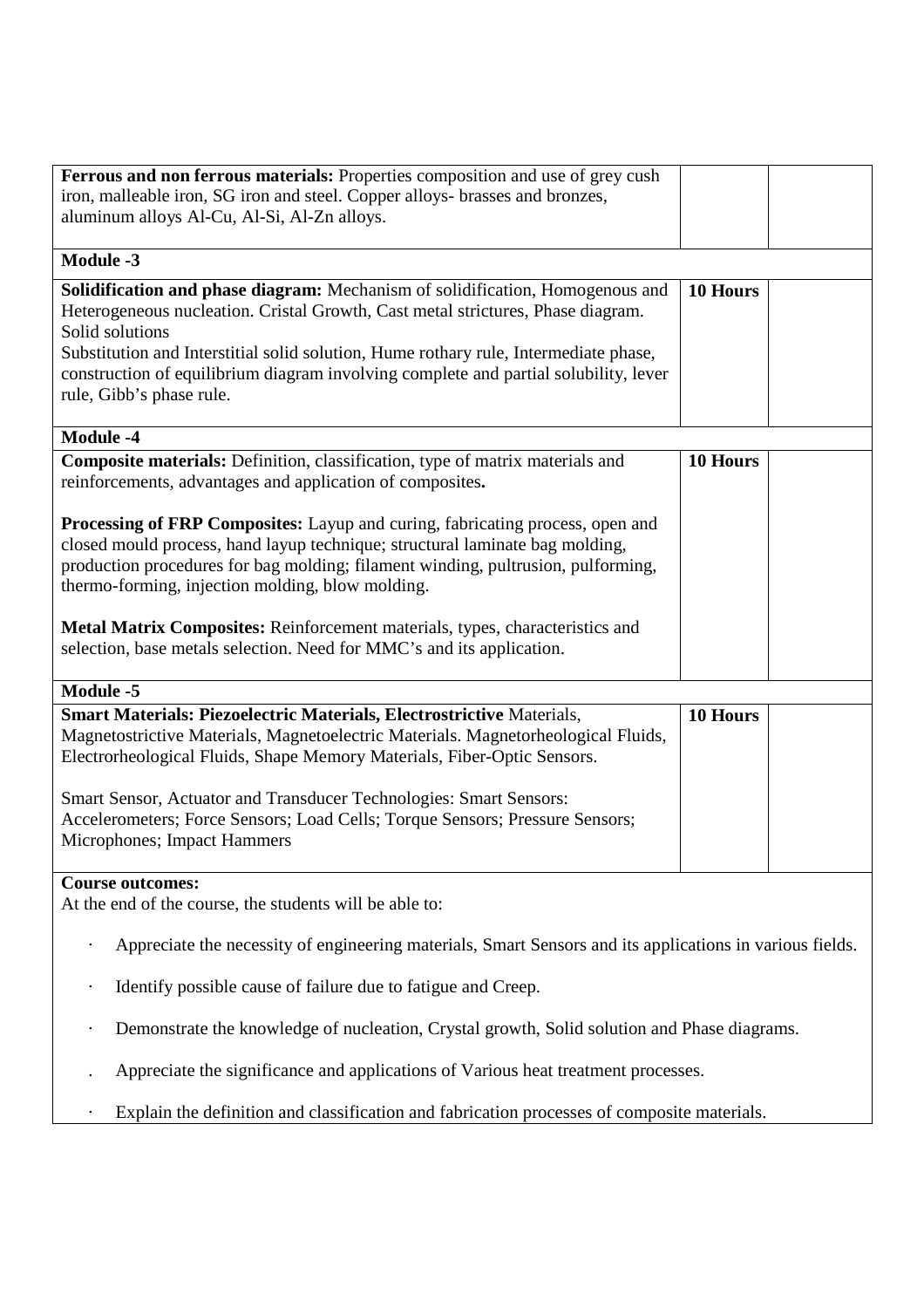# **MECHANICS OF MATERIALS**

[As per Choice Based Credit System (CBCS) scheme] SEMESTER – III

## **Graduate Attributes (as per NBA):**

## **Question paper pattern:**

- The question paper will have TEN questions.
- Each full question consists of 16 marks.
- There will be 2 full questions (with maximum of FOUR sub questions) from each module.
- Each full question will have sub questions covering all the topics under a module.
- The students will have to answer 5 full questions, selecting one full question from each module.

# **Text Books:**

- 1. Materials Science and Engineering,William D. Callister Jr., John Wiley & Sons. Inc, 5th Edition, 2001.
- 2. Mechanics of Composite Materials, Second Edition, Autar K. Kaw, CRC Press, 2005.
- 3. Smart Materials and Structures M. V. Gandhi and B. So Thompson Chapman & Hall, London; New York 1992 (ISBN: 0412370107).
- 4. Materials Science and Engineering,William D. Callister Jr., John Wiley & Sons. Inc, 5th Edition, 2001
- 5. Materials Science, Shackleford.,& M. K. Muralidhara, Pearson Publication 2007.

6. "Material Science & Metallurgy For Engineers", Dr. V.D. Kodgire& S. V. Kodgire, Everest Publication.

7. "Mechanical Behavior & Testing Of Materials", A. K. Bhargava, C.P. Sharma.P H I Learning Private Ltd.

# **Reference Books:**

- 1. An Introduction to Metallurgy; Alan Cottrell, Universities Press India Oriental Longman Pvt. Ltd., 1974.
- 2. Engineering Materials Science, W.C.Richards, PHI, 1965
- 3. Physical Metallurgy; Lakhtin, Mir Publications
- 4. Materials Science and Engineering, V.Raghavan,PHI, 2002
- 5. Elements of Materials Science and Engineering, H. VanVlack, Addison- Wesley Edn., 1998
- 6. Materials Science and Engineering,William D. Callister Jr., John Wiley & Sons. Inc, 5th Edition, 2001.
- 7. The Science and Engineering of Materials, Donald R. Askland and Pradeep.P. Phule, Cengage Learning, 4th Ed., 2003.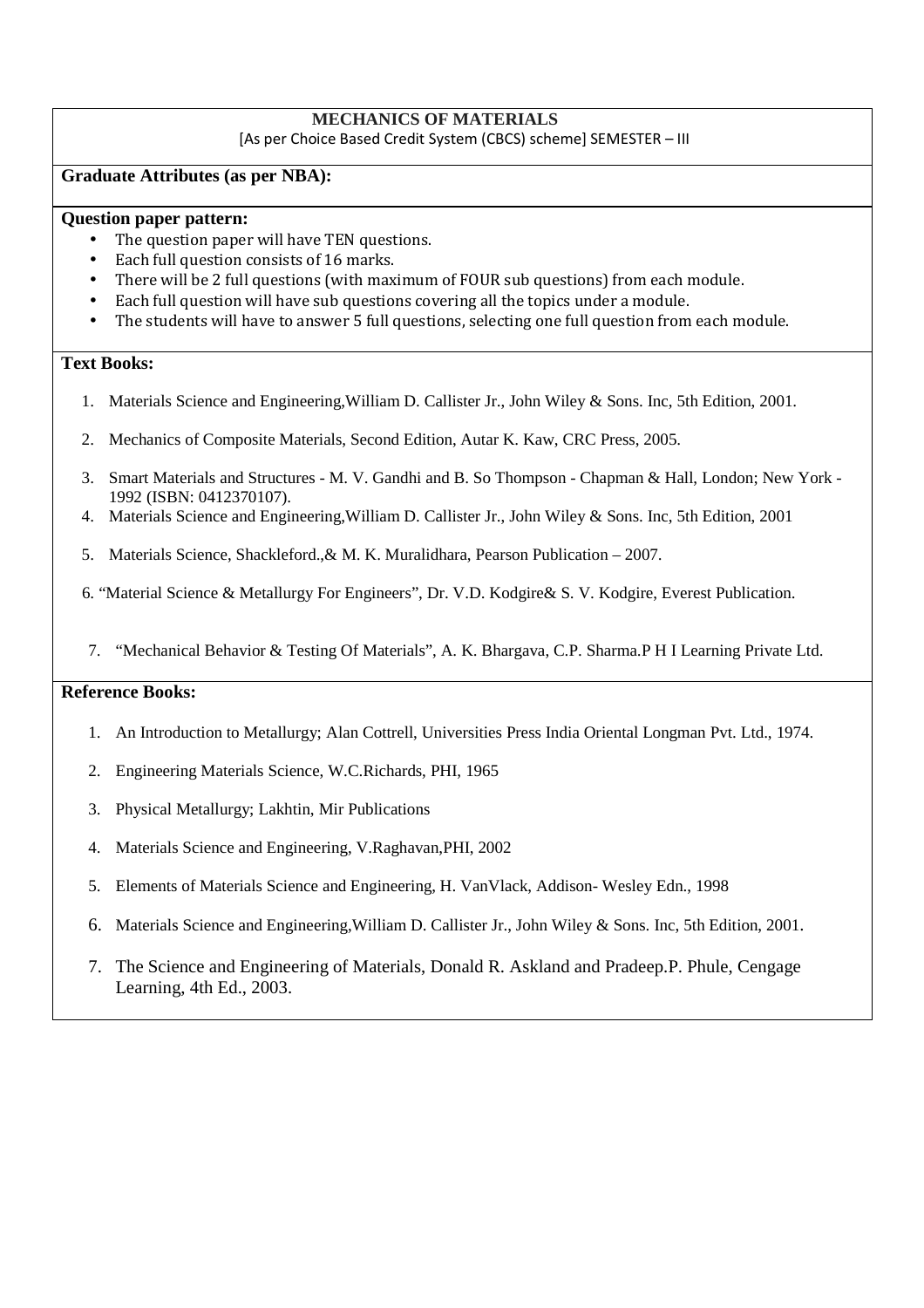| Subject Code    | 15MT33 | IA Marks   | 20 |
|-----------------|--------|------------|----|
| Number of       |        | Exam Marks | 80 |
| Lecture         |        |            |    |
| Hours/Week      | 04     |            |    |
|                 |        | Exam Hours | 03 |
| Total Number of |        |            |    |
| Lecture Hours   | 50     |            |    |
| CREDITE 04      |        |            |    |

## **CREDITS – 04**

## **Course objectives:**

This course is designed to introduce basic principles of statics for deformable bodies. The main objective is to help the students develop an intuition for equilibrium, properly constrained systems, and deformation under external loadings. It is also anticipated that the theory and design approach for the mechanics of deformable bodies will help prepare the students for complex systems that will be encountered in advanced design courses.

| <b>Modules</b>                                                                                                                                                                                                                                                                                                                                | <b>Hours</b>    | <b>Revised</b>  |
|-----------------------------------------------------------------------------------------------------------------------------------------------------------------------------------------------------------------------------------------------------------------------------------------------------------------------------------------------|-----------------|-----------------|
|                                                                                                                                                                                                                                                                                                                                               | <b>Teaching</b> | Bloom's         |
|                                                                                                                                                                                                                                                                                                                                               |                 | <b>Taxonomy</b> |
|                                                                                                                                                                                                                                                                                                                                               |                 | (RBT)           |
|                                                                                                                                                                                                                                                                                                                                               |                 | Level           |
| Module -1                                                                                                                                                                                                                                                                                                                                     |                 |                 |
| <b>Simple Stress and Strain:</b> Introduction, Concept of Stress and Strain, Linear<br>elasticity, Hooke's Law and Poisson's ratio. Extension / Shortening of a bar, bars with<br>varying cross sections (step and tapering circular and rectangular), Elongation due to<br>self weight, Principle of super position, St. Venant's Principle. | 10 Hours        |                 |
| <b>Simple shear stress and Shear strain. Volumetric strain:</b> expression for volumetric<br>strain, Elastic Constants and relations. Stresses in Composite Section and temperature<br>stresses (No numerical).                                                                                                                               |                 |                 |
| Module -2                                                                                                                                                                                                                                                                                                                                     |                 |                 |
|                                                                                                                                                                                                                                                                                                                                               |                 |                 |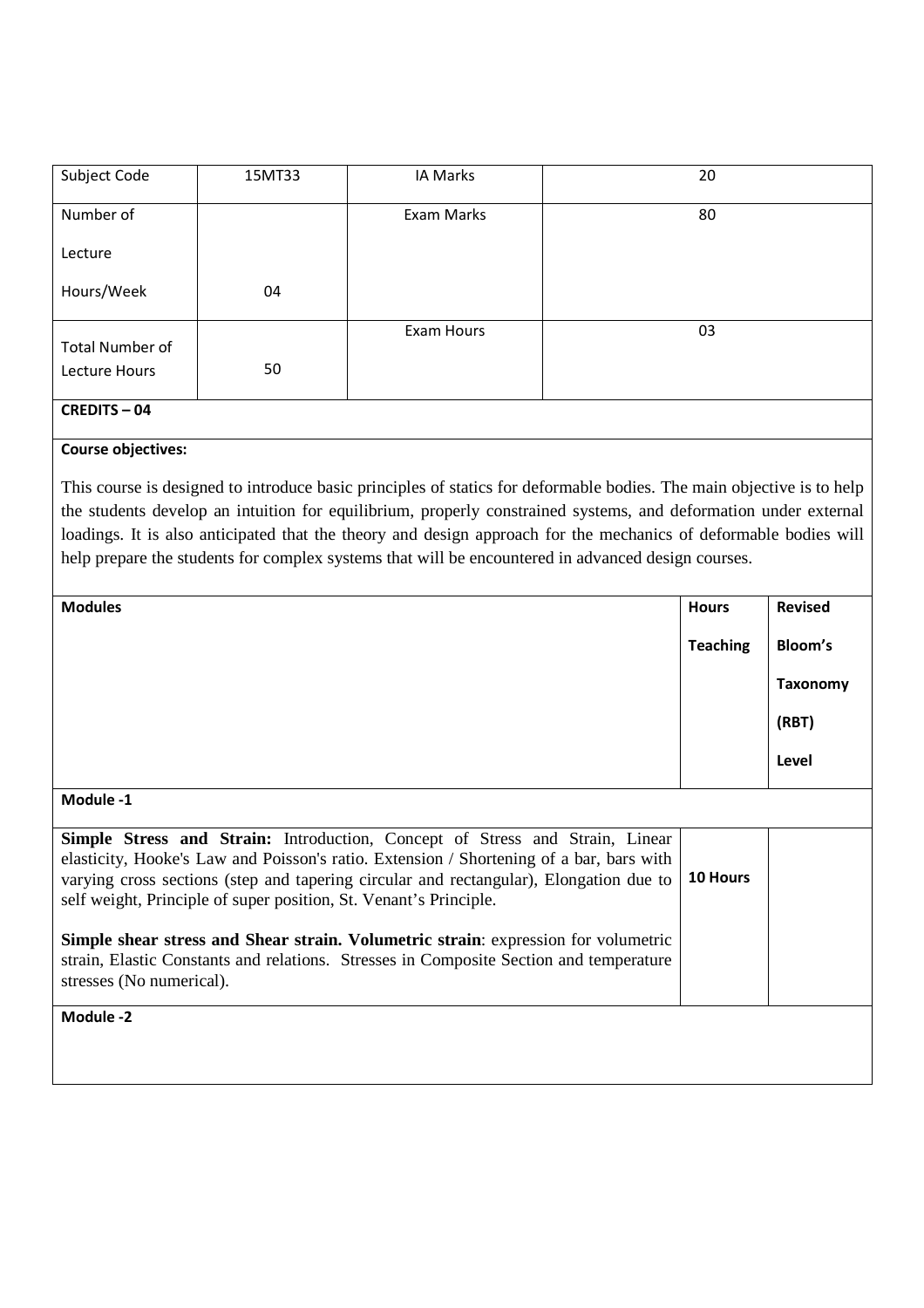| <b>Compound Stresses:</b> Introduction, Concept of Plane stress, Stress tensor for plane<br>stress, stresses on inclined sections, principal stresses and maximum shear stresses,<br>Mohr's circle for plane stress.<br>Thick and Thin Cylinder Stresses in thin cylinders, changes in dimensions of<br>cylinder (diameter, length and volume). Thick cylinders Lame's equation (compound<br>cylinders not included). | 10 Hours |
|-----------------------------------------------------------------------------------------------------------------------------------------------------------------------------------------------------------------------------------------------------------------------------------------------------------------------------------------------------------------------------------------------------------------------|----------|
| Module -3                                                                                                                                                                                                                                                                                                                                                                                                             |          |
| Bending Moment and Shear Force in Beams: Introduction, Sign conventions,<br>relationship between shear force and bending moments. Shear force and bending<br>moment diagrams for Cantilever, simply supported and overhanging beams subjected<br>to concentrated loads, uniformly distributed load (UDL), uniformly varying load<br>(UVL) and couple, simple numerical.                                               | 10 Hours |
| Module -4                                                                                                                                                                                                                                                                                                                                                                                                             |          |
| Bending and Shear Stresses in Beams: Introduction, Theory of simple bending,<br>assumptions in simple bending. General equation for bending. Moment carrying<br>capacity of a section. Shearing stresses in beams, shear stress across rectangular,<br>symmetrical I and T sections. (Composite / notched beams not included).                                                                                        | 10 Hours |
| <b>Deflection of Beams:</b> Introduction, Differential equation for deflection. Equations for<br>deflection, slope and bending moment. Double integration method for cantilever and<br>Macaulay's method for simply supported beams for point load, UDL and Couple.<br>(Simple Numericals)                                                                                                                            |          |
| Module -5                                                                                                                                                                                                                                                                                                                                                                                                             |          |
| Torsion of Circular Shafts: Introduction. Pure torsion, assumptions, derivation of<br>torsional equations, polar modulus, torsional rigidity / stiffness of shafts. Power<br>transmitted by solid and hollow circular shafts.                                                                                                                                                                                         | 10 Hours |
| <b>Elastic Stability of Columns:</b> Euler's theory for axially loaded elastic long columns.<br>Derivation of Euler's load for various end conditions, limitations of Euler's theory,<br>Rankine's formula.                                                                                                                                                                                                           |          |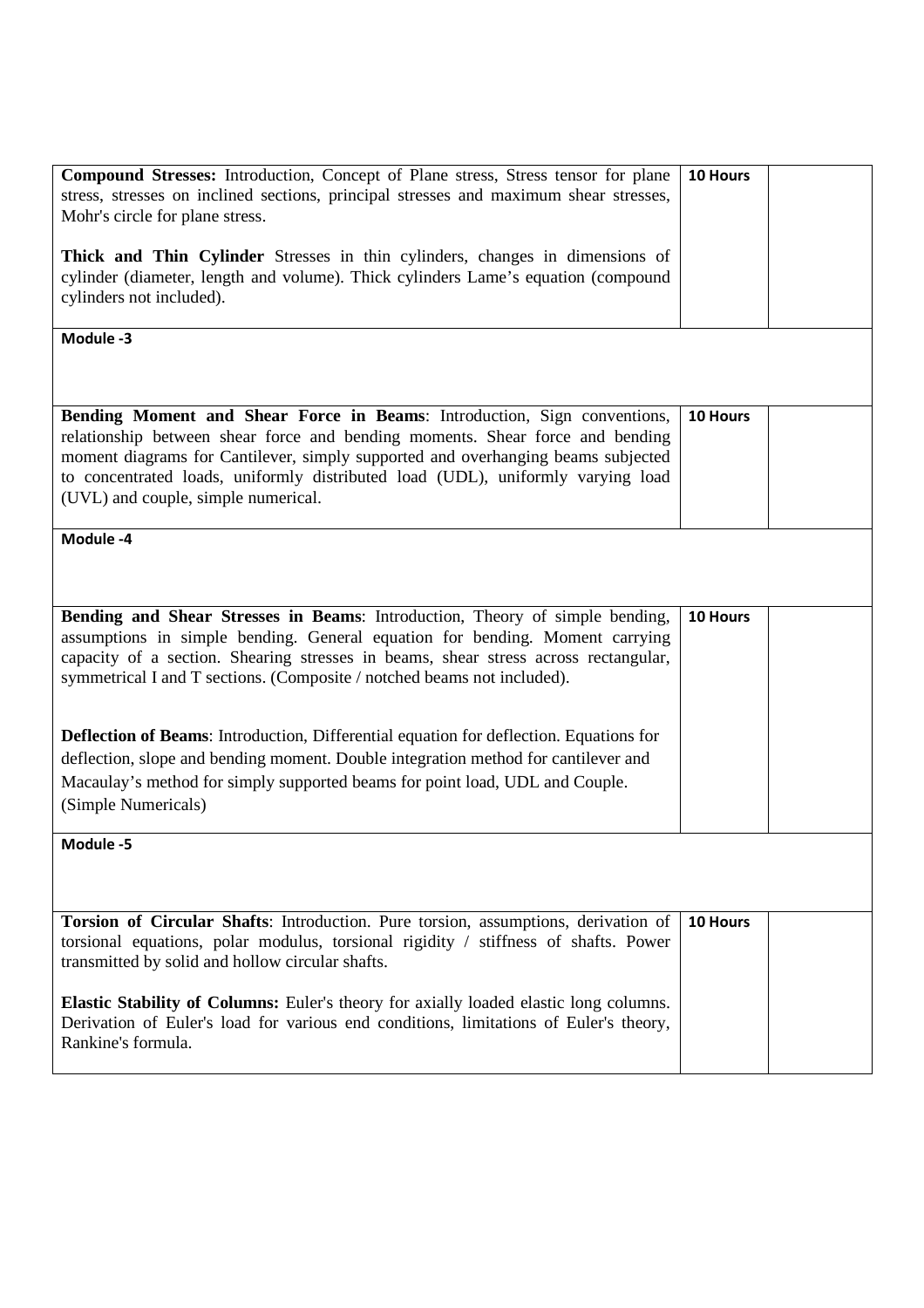# **CONTROL SYSTEMS**

[As per Choice Based Credit System (CBCS) scheme]

SEMESTER – III

**Course outcomes:** 

At the end of the course, the student will be able to:

- CO1: Analyze the normal stresses and strains for axially loaded members using Hooke's law
- CO2: Enumerate principal stresses and shear stresses for simple two dimensional loadings
- CO3: Elucidate the stresses and strains in thick and thin cylindrical pressure vessels.
- CO4: Perform analysis of beams for static loading.

CO5: Design torsional shafts and structural columns

**Graduate Attributes (as per NBA):** 

**Question paper pattern:** 

- The question paper will have TEN questions.
- Each full question consists of 16 marks.
- There will be 2 full questions (with maximum of FOUR sub questions) from each module.
- Each full question will have sub questions covering all the topics under a module.
- The students will have to answer 5 full questions, selecting one full question from each module.

### **Text Books:**

- 1. **"Mechanics of Materials",** by R.C.Hibbeler, Prentice Hall. Pearson Edu., 2011.
- 2. **"Mechanics of materials",** James.M.Gere, Thomson, Eighth edition2013.
- 3. **"Mechanics of materials",** in SI Units, Ferdinand Beer & Russell Johston, 5th Ed., TATA McGraw Hill-2003.
- 4. **"Mechanics of Materials",** K.V. Rao, G.C. Raju, Subhash Publication, Fourth Edition, 2013

**Reference Books:** 

- 1. **"Strength of Materials",** S.S. Rattan, Tata McGraw Hill, 2009.
- 2. **"Strength of Materials",** S.S.Bhavikatti, Vikas publications House -1 Pvt. Ltd., 2nd Ed., 2006.
- 3. **"Engineering Mechanics of Solids**", Egor.P. Popov, Pearson Edu. India, 2nd, Edition, 1998.
- 4. **"Strength of Materials",** W.A. Nash, 5th Ed., Schaum's Outline Series, Fourth Edition-2007.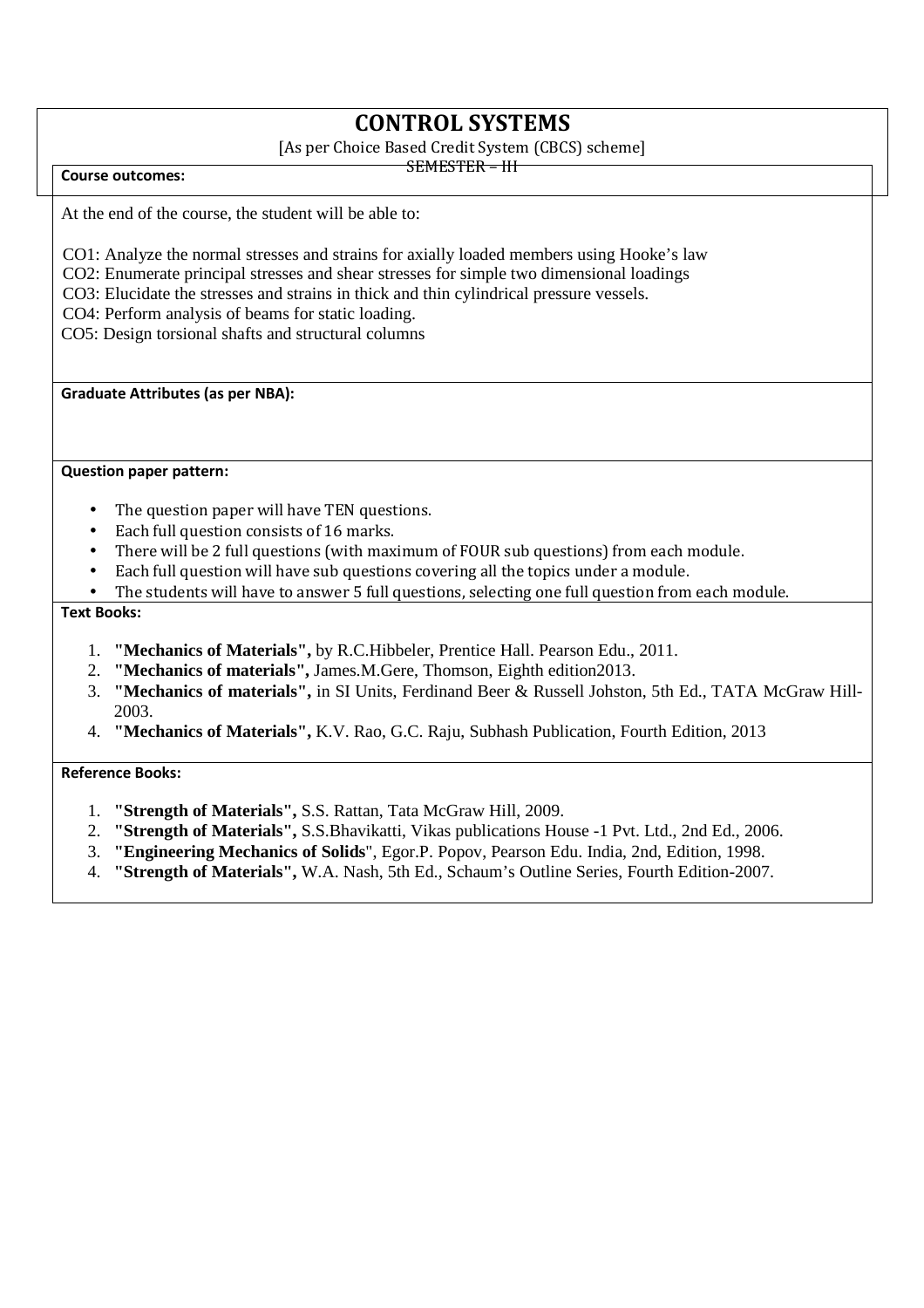| Subject Code      | 15MT34 | <b>IA Marks</b> | 20 |
|-------------------|--------|-----------------|----|
|                   |        | Exam Marks      | 80 |
| Number of Lecture |        |                 |    |
| Hours/Week        | 04     |                 |    |
|                   |        | Exam Hours      | 03 |
|                   | 50     |                 |    |
| Total Number of   |        |                 |    |
| Lecture Hours     |        |                 |    |
|                   |        |                 |    |

# **CREDITS – 04**

# **Course objectives:**

The main objective of this course is to teach the fundamental concepts of Control systems, mathematical modeling of the system and to study the concept of time response and frequency response of the system and teach the basics of stability analysis of the system.

| <b>Modules</b>                                                                                                                                                                                                                                                                                                                                                                                                                             | <b>Hours</b><br><b>Teaching</b> | RevisedBloom's<br>Taxonomy(RBT)<br><b>Level</b> |  |
|--------------------------------------------------------------------------------------------------------------------------------------------------------------------------------------------------------------------------------------------------------------------------------------------------------------------------------------------------------------------------------------------------------------------------------------------|---------------------------------|-------------------------------------------------|--|
|                                                                                                                                                                                                                                                                                                                                                                                                                                            |                                 |                                                 |  |
| Module -1                                                                                                                                                                                                                                                                                                                                                                                                                                  |                                 |                                                 |  |
| Modeling of Systems and Block diagram: Introduction to Control Systems, Types of<br>Control Systems, with examples. Concept of mathematical modeling of physical<br>systems- Mechanical, Translational (Mechanical accelerometer, systems excluded),<br>and Rotational systems, Analogous systems based on force voltage analogy and force<br>current analogy. Introduction to Block diagram algebra. Numerical problems on all<br>topics. |                                 | 10 Hours                                        |  |
| <b>Module -2</b>                                                                                                                                                                                                                                                                                                                                                                                                                           |                                 |                                                 |  |
| Signal Flow graph: Introduction to Signal Flow graph, Mason's gain formula.<br>Obtaining Transfer functions for the given SFG using Mason's gain formula. Time<br>response analysis: Introduction. Standard test signals, response of first order &<br>second order systems for unit step input. Steady state errors & Error constants.<br>Numerical problems on all topics.                                                               |                                 | 10 Hours                                        |  |
| Module -3                                                                                                                                                                                                                                                                                                                                                                                                                                  |                                 |                                                 |  |
| <b>Concepts of stability:</b> The Concept of stability. Necessary conditions for stability.<br>Hurwitz stability criterion. Routh stability criterion. Relative stability analysis using<br>RH Criterion.<br>The Root Locus Technique: Introduction. Root locus concepts. Construction of root<br>loci. Stability analysis using Root locus Technique Numerical problems on all topics.                                                    |                                 | 10 Hours                                        |  |
| Module -4                                                                                                                                                                                                                                                                                                                                                                                                                                  |                                 |                                                 |  |
| Frequency domain Analysis: Introduction to frequency domain analysis, Correlation<br>between time & frequency response, Bode plots.<br>Polar Plot: Introduction to Polar plot and Nyquist plots, Nyquist stability criterion.<br>Stability analysis using Polar plot. Numerical problems on all                                                                                                                                            |                                 | 10 Hours                                        |  |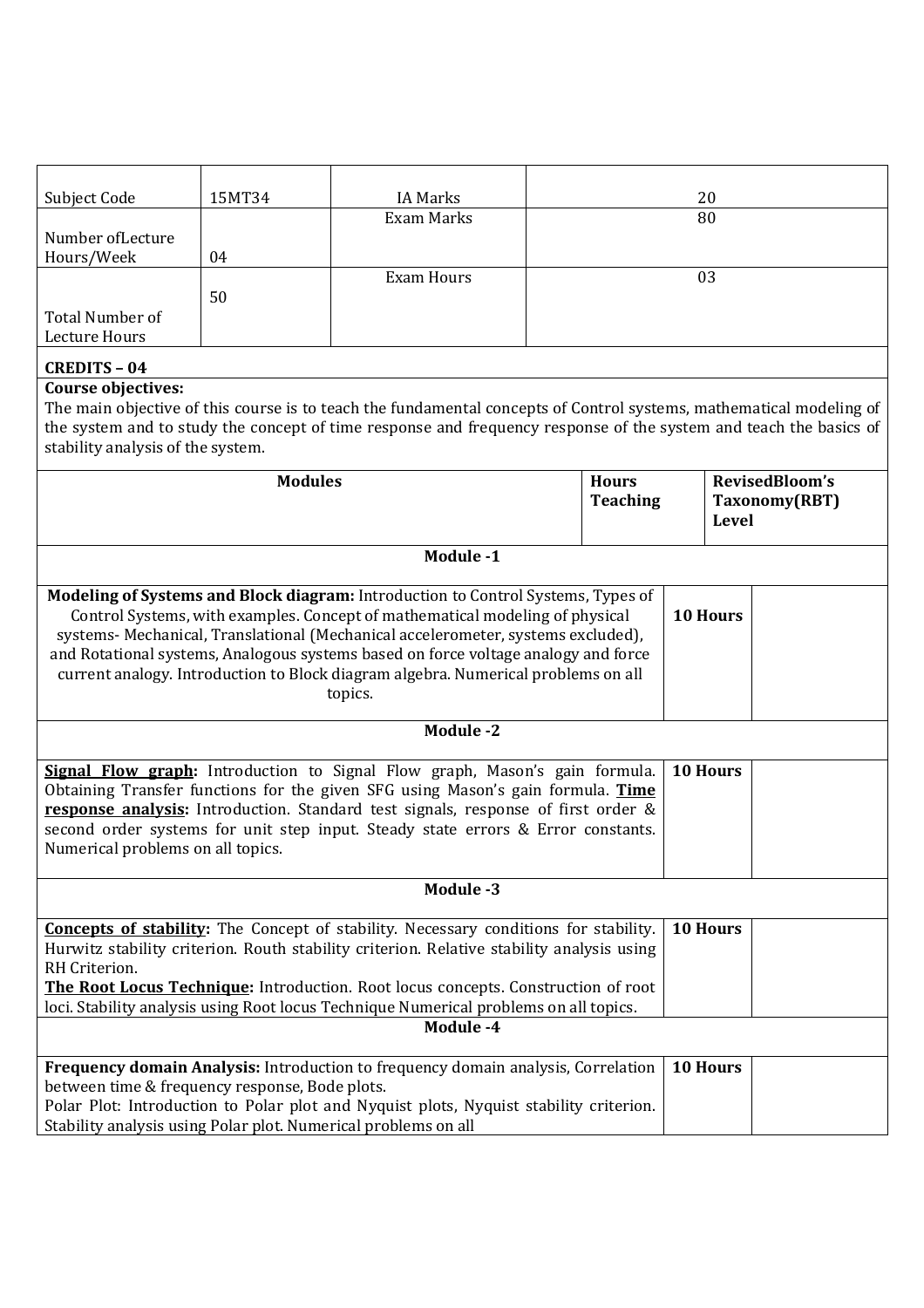# **ANALOG & DIGITAL ELECTRONICS**

[As per Choice Based Credit System (CBCS) scheme] SEMESTER – III

|                                                                                                                                                                                                                                                                                                                                                                                                                                                               | Module -5                                                                                                                                                                                                                                                                                                                                                                                                                                                                                                                                                                                                |          |  |
|---------------------------------------------------------------------------------------------------------------------------------------------------------------------------------------------------------------------------------------------------------------------------------------------------------------------------------------------------------------------------------------------------------------------------------------------------------------|----------------------------------------------------------------------------------------------------------------------------------------------------------------------------------------------------------------------------------------------------------------------------------------------------------------------------------------------------------------------------------------------------------------------------------------------------------------------------------------------------------------------------------------------------------------------------------------------------------|----------|--|
|                                                                                                                                                                                                                                                                                                                                                                                                                                                               |                                                                                                                                                                                                                                                                                                                                                                                                                                                                                                                                                                                                          |          |  |
|                                                                                                                                                                                                                                                                                                                                                                                                                                                               | <b>State space Analysis:</b> Concept of state, state variables and state model. State<br>diagrams and State models for Linear continuous-time systems (Electrical systems):<br>State space representation using Physical and Phase variables. Derivation of transfer<br>functions from the state model. Numerical problems on all topics.<br><b>Solution of state equations:</b> Solutions of homogeneous and Nonhomogeneous state<br>equations. Properties of state transition matrix, computation of state transition matrix<br>by matrix exponential and Laplace transform method. Numerical problems | 10 Hours |  |
|                                                                                                                                                                                                                                                                                                                                                                                                                                                               | <b>Course outcomes:</b>                                                                                                                                                                                                                                                                                                                                                                                                                                                                                                                                                                                  |          |  |
|                                                                                                                                                                                                                                                                                                                                                                                                                                                               | After studying this course, students will able to:<br>• Apply modeling knowledge in implementation physical systems.<br>• Understand the reduction of block diagram & analyze using Signal flow graph.<br>• Comment on performance of a system by evaluating various parameters.<br>• Model a system by applying the concept of State Space analysis<br>• Design and develop portable control systems                                                                                                                                                                                                    |          |  |
|                                                                                                                                                                                                                                                                                                                                                                                                                                                               | <b>Graduate Attributes (as per NBA):</b>                                                                                                                                                                                                                                                                                                                                                                                                                                                                                                                                                                 |          |  |
| <b>Question paper pattern:</b><br>The question paper will have TEN questions.<br>$\bullet$<br>Each full question consists of 16 marks.<br>٠<br>There will be 2 full questions (with maximum of FOUR sub questions) from each module.<br>٠<br>Each full question will have sub questions covering all the topics under a module.<br>$\bullet$<br>The students will have to answer 5 full questions, selecting one full question from each module.<br>$\bullet$ |                                                                                                                                                                                                                                                                                                                                                                                                                                                                                                                                                                                                          |          |  |
|                                                                                                                                                                                                                                                                                                                                                                                                                                                               | <b>Text Books:</b><br>1. "Control Systems Engineering", I.J. Nagarath and M. Gopal , New Age International (P) Limited, Publishers,<br>Fifth edition - 2012.<br>2. "Modern Control Engineering ", K. Ogata, Pearson Education Asia/PHI, 4th Edition, 2002.<br><b>Reference Books:</b>                                                                                                                                                                                                                                                                                                                    |          |  |

**1. "Automatic Control Systems", Benjamin C. Kuo, John Wiley India Pvt. Ltd., 8th Edition, 2008. 2. "Feedback and Control System", Joseph J Distefano III et al., Schaum's Outlines, TMH, 2nd Edition 2007**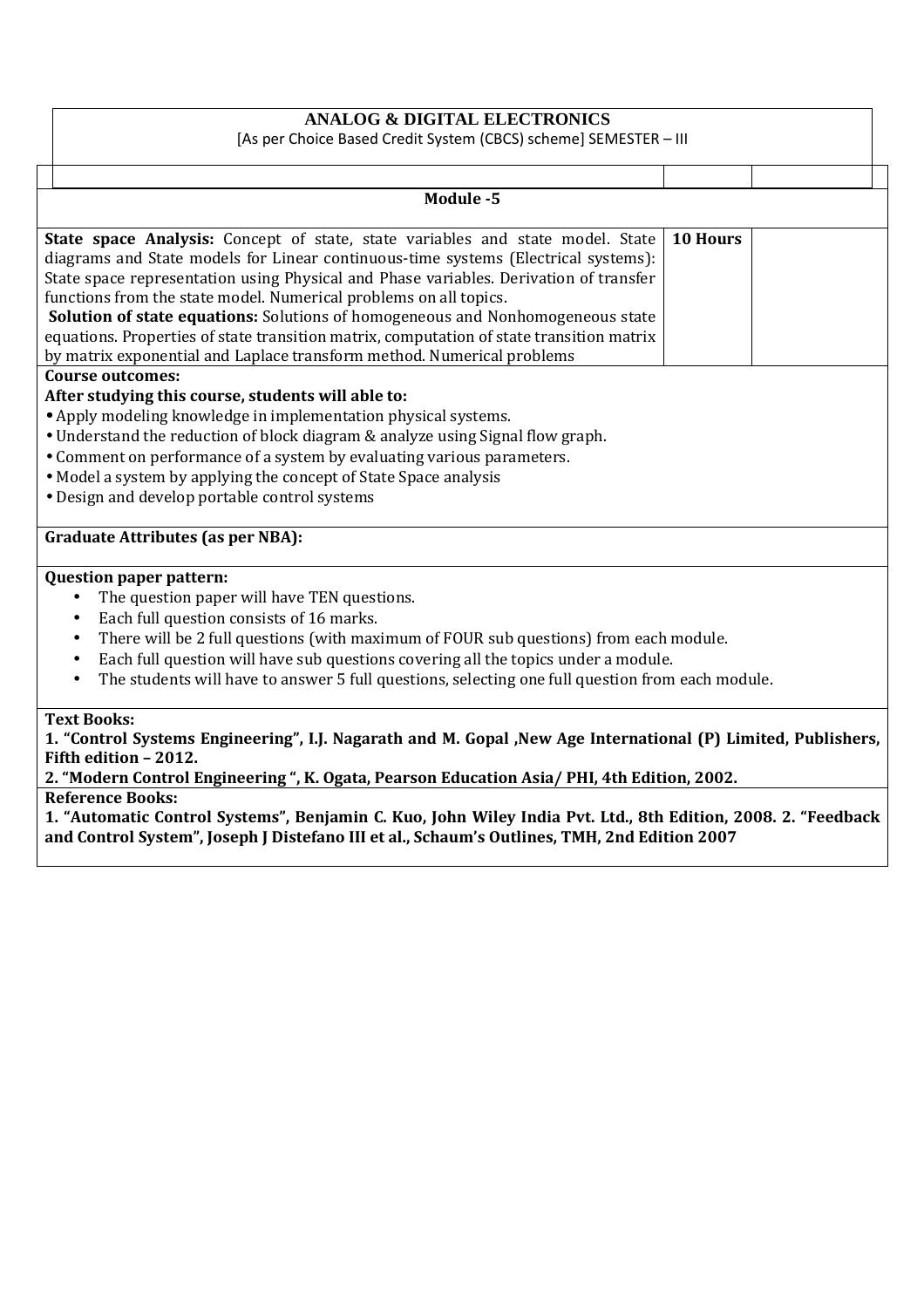| Subject Code                                                                                                                                                                                                                     | 15MT35 | <b>IA Marks</b>                                                                                                                                                                                                                                                                                                                                                 |                                 |            | 20                       |  |
|----------------------------------------------------------------------------------------------------------------------------------------------------------------------------------------------------------------------------------|--------|-----------------------------------------------------------------------------------------------------------------------------------------------------------------------------------------------------------------------------------------------------------------------------------------------------------------------------------------------------------------|---------------------------------|------------|--------------------------|--|
| Number of<br>Lecture<br>Hours/Week                                                                                                                                                                                               | 04     | Exam Marks                                                                                                                                                                                                                                                                                                                                                      |                                 |            | 80                       |  |
| <b>Total Number of</b><br>Lecture Hours                                                                                                                                                                                          | 50     | <b>Exam Hours</b>                                                                                                                                                                                                                                                                                                                                               |                                 |            | 03                       |  |
| <b>CREDITS-04</b>                                                                                                                                                                                                                |        |                                                                                                                                                                                                                                                                                                                                                                 |                                 |            |                          |  |
| <b>Course objectives:</b>                                                                                                                                                                                                        |        |                                                                                                                                                                                                                                                                                                                                                                 |                                 |            |                          |  |
| power supplies and logic devices.                                                                                                                                                                                                |        | The main objective of this course is to make students understand the basic analog and digital electronics, including<br>semiconductor properties, operational amplifiers, combinational and sequential logic and analog-to-digital digital-<br>to-analog conversion techniques. Finally, students will gain experience in with the design of analog amplifiers, |                                 |            |                          |  |
| <b>Modules</b>                                                                                                                                                                                                                   |        |                                                                                                                                                                                                                                                                                                                                                                 | <b>Hours</b><br><b>Teaching</b> | (RBT)Level | Revised Bloom's Taxonomy |  |
| Module -1                                                                                                                                                                                                                        |        |                                                                                                                                                                                                                                                                                                                                                                 |                                 |            |                          |  |
|                                                                                                                                                                                                                                  |        | <b>Diode Applications : PN</b> junction Diode, VI-Characteristics, Junction diode Models,                                                                                                                                                                                                                                                                       |                                 |            |                          |  |
| Junction Diode as switch, Diode specifications, Circuit applications of diodes,<br>10 Hours<br>Smoothing circuits, Zener diode voltage Regulators.                                                                               |        |                                                                                                                                                                                                                                                                                                                                                                 |                                 |            |                          |  |
| Module -2                                                                                                                                                                                                                        |        |                                                                                                                                                                                                                                                                                                                                                                 |                                 |            |                          |  |
| Op-Amp active filters and oscillators : Active filters, I & II order low pass filter, I<br>10 Hours<br>and II order high pass filters, wide Band pass and Band reject filter, phase shift<br>oscillator, wein bridge oscillator. |        |                                                                                                                                                                                                                                                                                                                                                                 |                                 |            |                          |  |
| Module -3                                                                                                                                                                                                                        |        |                                                                                                                                                                                                                                                                                                                                                                 |                                 |            |                          |  |
| <b>Comparators and 555 timers:</b> Basic compartors, zero crossing detector, schimitt<br>10 Hours<br>trigger, the 555 timers, monostable multivibrator, astable multivibrator, applications of<br>astable multivibrator.         |        |                                                                                                                                                                                                                                                                                                                                                                 |                                 |            |                          |  |
| Module -4                                                                                                                                                                                                                        |        |                                                                                                                                                                                                                                                                                                                                                                 |                                 |            |                          |  |
| <b>Logic families:</b> Digital circuits, basic logic operations, the NOR & NAND logic gates,<br>10 Hours<br>other IC logic gates, logic gates characteristics, the TTL logic, CMOS logic family,<br>emitter coupled logic.       |        |                                                                                                                                                                                                                                                                                                                                                                 |                                 |            |                          |  |
| Sequential circuits: RS latch, Flip flops, JK flip flop, digital registers, binary and<br>decade counters, read and write memories.                                                                                              |        |                                                                                                                                                                                                                                                                                                                                                                 |                                 |            |                          |  |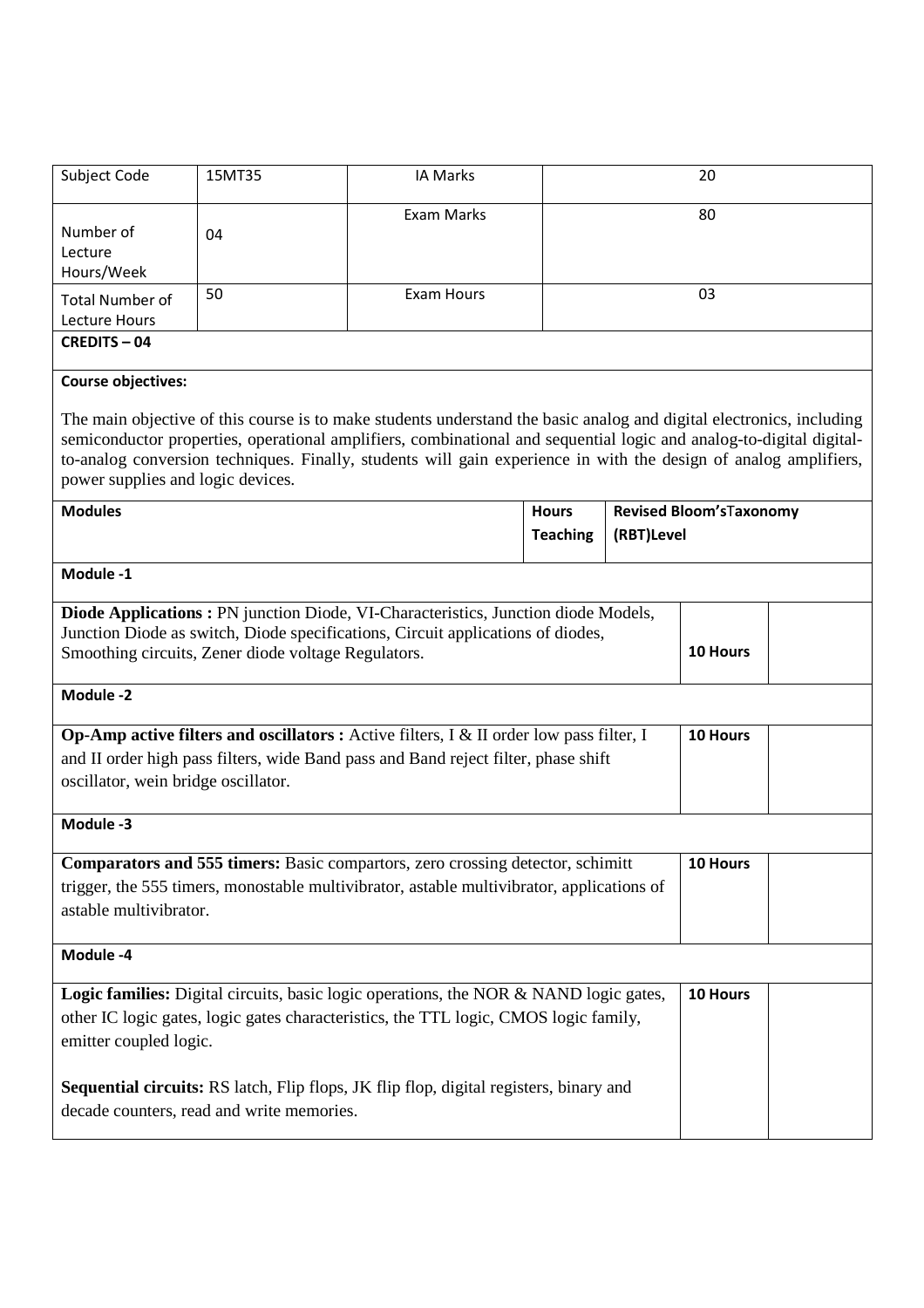# **Computer Organization**

**Module -5**

| <b>Combinational circuits:</b> multiplexers, demultiplixers, encoders, decoders, adders | <b>10 Hours</b> |  |
|-----------------------------------------------------------------------------------------|-----------------|--|
| <b>Analog – Digital Converters:</b> Quantization of analog signals, DAC, ADC,           |                 |  |
| digital instrumentation                                                                 |                 |  |
| System.                                                                                 |                 |  |

### **Course outcomes:**

By the end of the course the student will be able to:

- 1. Analyze the Importance & Applications of Diode as Rectifiers, Filters, Zener Diode Regulators & Switching Circuits.
- 2. With the Knowledge of Active Filters & Oscillators students can better understand the Real-time Communication Systems.
- 3. Students are prepared to Understand, Analyze & Design Various Analog Electronics circuits if recruited to Analog Electronics Industry.
- 4. Students are prepared to Understand, Analyze & Design Digital Circuits, if interested to work in VLSI Industry.

### **Graduate Attributes (as per NBA):**

### **Question paper pattern:**

- The question paper will have TEN questions.
- Each full question consists of 16 marks.
- There will be 2 full questions (with maximum of FOUR sub questions) from each module.

• Each full question will have sub questions covering all the topics under a module.

The students will have to answer 5 full questions, selecting one full question from each module.

### **Text Books:**

- 1. "Electronic Circuits and systems- analog and digita l", Y.N Bapat 1992 edition, Tata Mc GrawHill.
- 2. "Opamp and Linear Integrated Circuits", Ramakant A Gayakwad 3<sup>rd</sup> edition, PHI.
- 3. "Digital Logic and Computer Design", M Morris Mano, 2001 ledition, PHI.

## **Reference Books:**

- 1. "Digital Electronics: Principles and Integrated cir cuits", Anil K Maini, 2008, wiley India.
- 2. "Linear Integrated Circuits", D. Roy Choudhury and Shail B Jain, 2<sup>nd</sup> edition, Reprint 2006, New Age International.
- 3. "Digital Principles and applications", Malvino & Leach, Tata Mc. Graw Hill.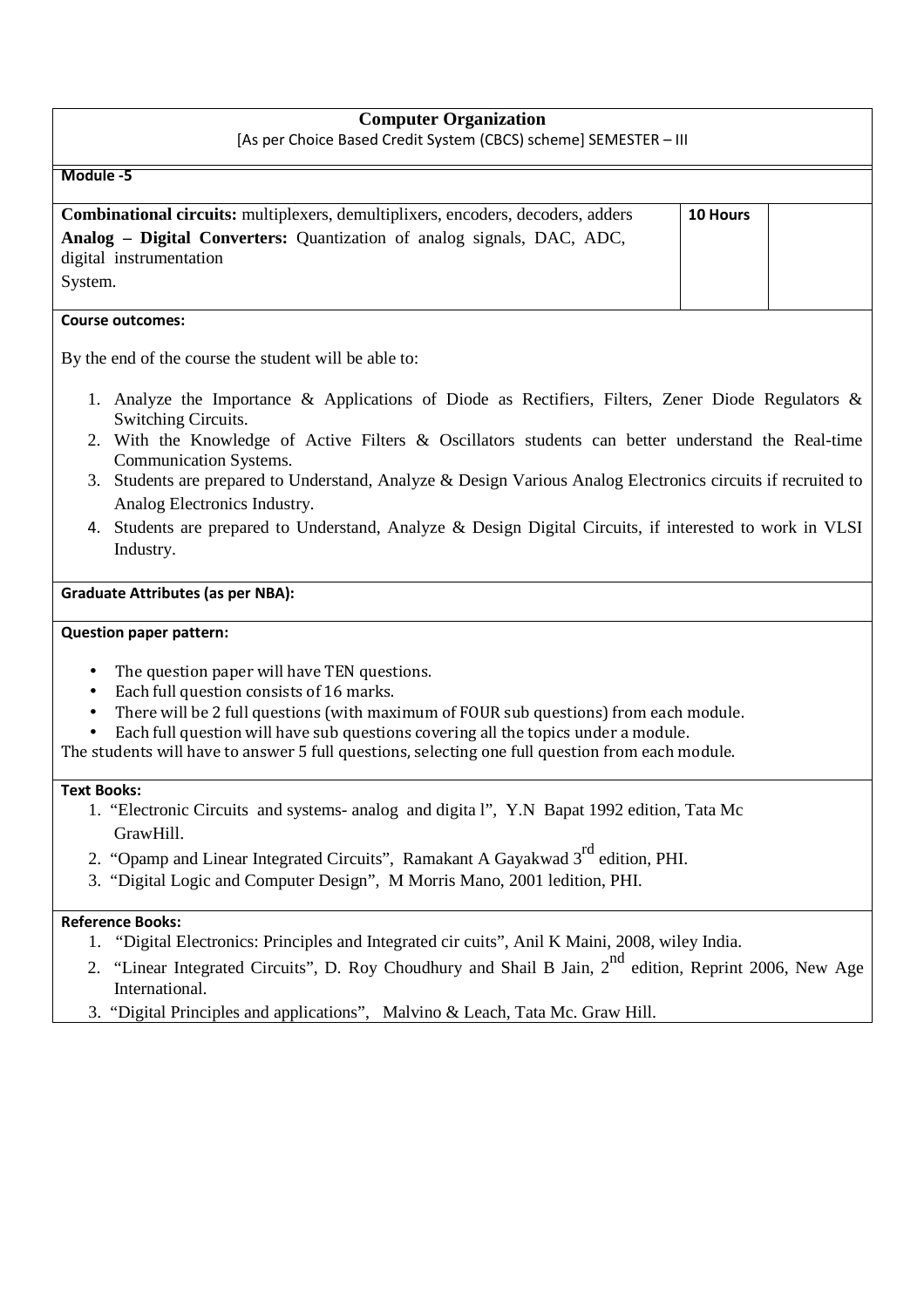| Subject Code      | 15MT36 | IA Marks   | 20 |  |
|-------------------|--------|------------|----|--|
| Number of         | 04     | Exam Marks | 80 |  |
| LectureHours/Week |        |            |    |  |
| Total Number of   | 50     | Exam Hours | 03 |  |
| Lecture Hours     |        |            |    |  |
| $\sqrt{2}$<br>ΩД. |        |            |    |  |

## **CREDITS – 04**

# **Course objectives:**

This course enables students to:

- Describe basic structure of computers, machine instructions and programs.
- Describe different addressing modes, output operations, Stacks and Queues, Subroutines and Additional Instructions, IEEE standard for Floating point Numbers.
- Understand the accessing of I/O Devices, Interrupts, Direct Memory Access, Busses, Interface Circuits, and Standard I/O Devices.
- Know the concepts of Semiconductor RAM Memories, Read Only Memories, Cache Memories, Performance Considerations and Virtual Memories.
- Execute a Complete Instruction, Multiple Bus Organization, Microprogrammed Control and Hardwired Control.

| <b>Modules</b>                                                                                                                                                                               | <b>Hours</b> | <b>Revised</b>            |  |
|----------------------------------------------------------------------------------------------------------------------------------------------------------------------------------------------|--------------|---------------------------|--|
| <b>Teaching</b>                                                                                                                                                                              |              | Bloom'sTaxonomy(RBT)Level |  |
| Module -1                                                                                                                                                                                    |              |                           |  |
| <b>Basic Structure of Computers:</b> Computer Types,                                                                                                                                         |              |                           |  |
| Functional Units, Basic Operational Concepts, Bus                                                                                                                                            |              |                           |  |
| Structures, Software, Performance – Processor Clock, Basic                                                                                                                                   | 10 Hours     |                           |  |
| Performance Equation.                                                                                                                                                                        |              |                           |  |
| <b>Machine Instructions and Programs:</b> Numbers,<br>Arithmetic Operations and Characters, Memory Location<br>and Addresses, Memory Operations, Instructions and<br>Instruction Sequencing. |              |                           |  |
| Module -2                                                                                                                                                                                    |              |                           |  |
| <b>Machine Instructions and Programs (Continued):</b> Addressing                                                                                                                             |              | 10 Hours                  |  |
| Modes, Assembly Language, Basic Input and Output Operations,                                                                                                                                 |              |                           |  |
| Stacks and Queues, Subroutines, Additional Instructions. IEEE                                                                                                                                |              |                           |  |
| standard for Floating point Numbers (6.7.1 of Chapter 6)                                                                                                                                     |              |                           |  |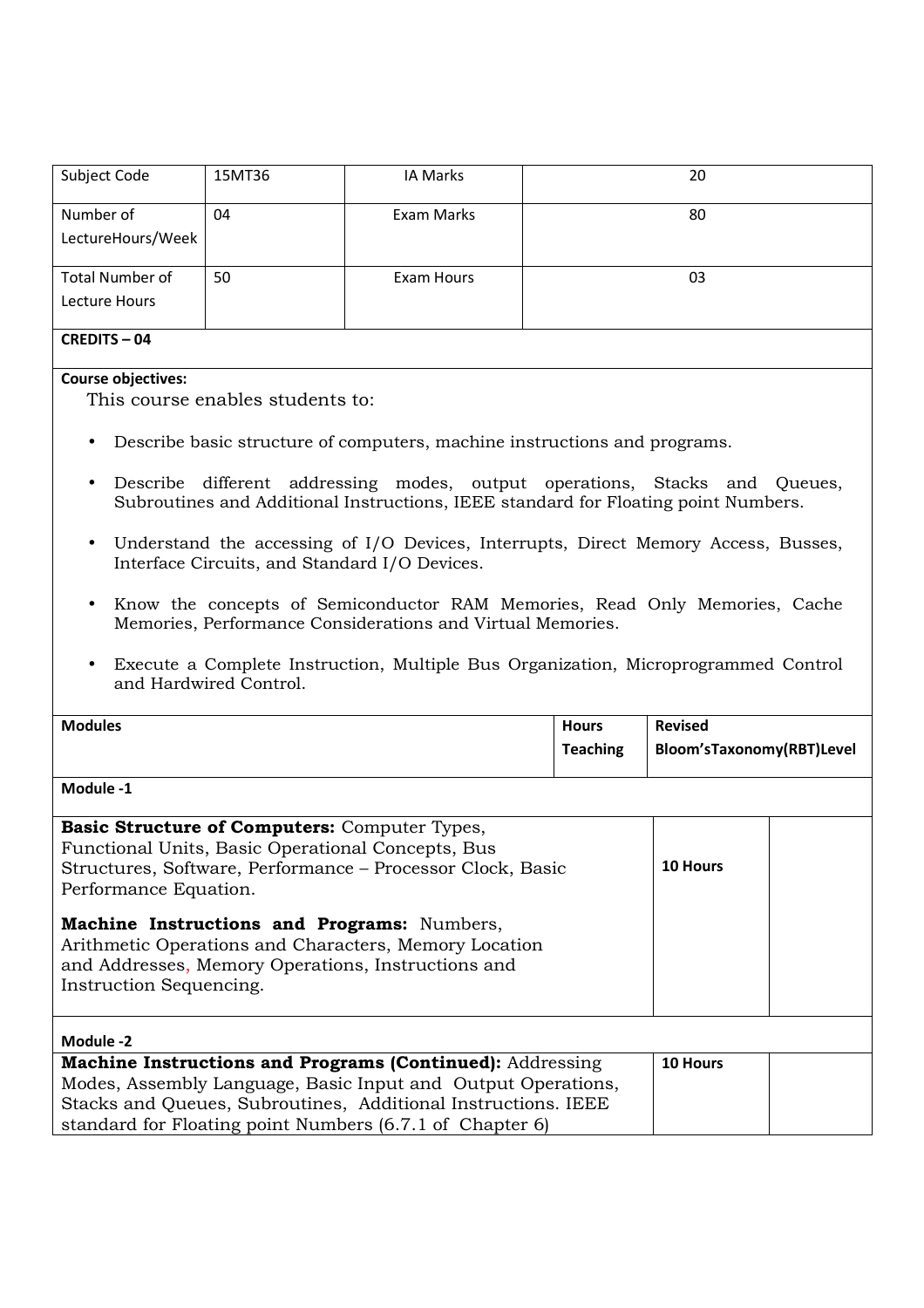| Module -3                                                                                                                                                                                                                                                                                                                                                                                                                                   |          |  |
|---------------------------------------------------------------------------------------------------------------------------------------------------------------------------------------------------------------------------------------------------------------------------------------------------------------------------------------------------------------------------------------------------------------------------------------------|----------|--|
| <b>Input/output Organization:</b> Accessing I/O Devices, Interrupts,<br>Direct Memory Access, Busses, Interface Circuits, Standard I/O<br>Devices.                                                                                                                                                                                                                                                                                          | 10 Hours |  |
| Module -4                                                                                                                                                                                                                                                                                                                                                                                                                                   |          |  |
| <b>Memory System:</b> Some Basic Concepts, Semiconductor RAM<br>Memories, Read Only Memories, Cache Memories, Performance<br>Considerations, and Virtual Memories.                                                                                                                                                                                                                                                                          | 10 Hours |  |
| Module -5                                                                                                                                                                                                                                                                                                                                                                                                                                   |          |  |
| Basic Processing Unit: Some Fundamental Concepts, Execution of<br>a Complete Instruction, Multiple Bus Organization,<br>Microprogrammed Control, Hardwired Control.                                                                                                                                                                                                                                                                         |          |  |
| <b>Course outcomes:</b><br>After studying this course, students will be able to:<br>1. Understand the basic structure of computer and machine instructions.<br>2. Understand the interfacing concepts.<br>3. Understand the concepts of memory system.                                                                                                                                                                                      |          |  |
| <b>Graduate Attributes (as per NBA):</b>                                                                                                                                                                                                                                                                                                                                                                                                    |          |  |
| <b>Question paper pattern:</b><br>The question paper will have TEN questions.<br>$\bullet$<br>Each full question consists of 16 marks.<br>$\bullet$<br>There will be 2 full questions (with maximum of FOUR sub questions) from each module.<br>٠<br>Each full question will have sub questions covering all the topics under a module.<br>The students will have to answer 5 full questions, selecting one full question from each module. |          |  |
| <b>Text Books:</b>                                                                                                                                                                                                                                                                                                                                                                                                                          |          |  |
| 1. Carl Hamacher, Zvonko Vranesic, Safwat Zaky, "Computer Organization", McGraw Hill, 5 <sup>th</sup><br>Edition, 2015, ISBN:9781259005275.                                                                                                                                                                                                                                                                                                 |          |  |
| <b>Reference Books:</b><br>1. David A. Patterson, John L. Hennessy, "Computer Organization and Design - The<br>Hardware / Software Interface ARM", Elsevier.                                                                                                                                                                                                                                                                                |          |  |
| 2. William Stallings, "Computer Organization & Architecture", Pearson.                                                                                                                                                                                                                                                                                                                                                                      |          |  |
| 3. Vincent P. Heuring & Harry F. Jordan, "Computer Systems Design and Architecture",<br>Pearson.                                                                                                                                                                                                                                                                                                                                            |          |  |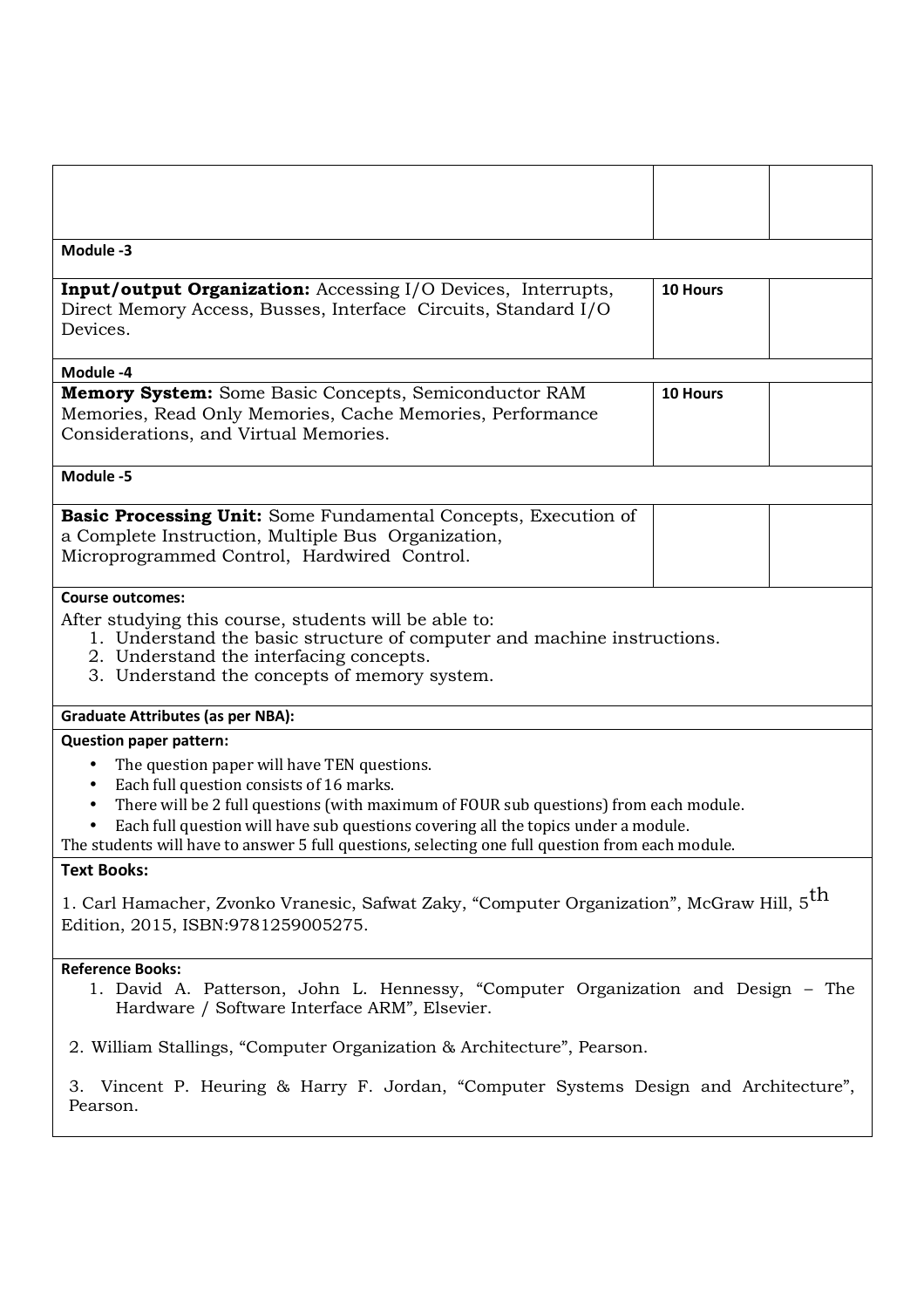|                                                                                                                                                                                                                                                                             | ANALOG AND DIGITAL ELECTRONICS LAB |                          |    |                                       |  |  |
|-----------------------------------------------------------------------------------------------------------------------------------------------------------------------------------------------------------------------------------------------------------------------------|------------------------------------|--------------------------|----|---------------------------------------|--|--|
| [As per Choice Based Credit System (CBCS) scheme] SEMESTER - III                                                                                                                                                                                                            |                                    |                          |    |                                       |  |  |
|                                                                                                                                                                                                                                                                             |                                    | <b>MECHANICAL LAB-01</b> |    |                                       |  |  |
| [As per Choice Based Credit System (CBCS) scheme] SEMESTER - III                                                                                                                                                                                                            |                                    |                          |    |                                       |  |  |
| Subject Code                                                                                                                                                                                                                                                                | 15MTL37                            | <b>IA Marks</b>          |    | 20                                    |  |  |
| Hours/Week                                                                                                                                                                                                                                                                  | 03                                 | Exam Marks               |    | 80                                    |  |  |
| <b>Total Number of</b><br>Lecture Hours                                                                                                                                                                                                                                     |                                    | <b>Exam Hours</b>        | 03 |                                       |  |  |
|                                                                                                                                                                                                                                                                             |                                    | <b>CREDITS-02</b>        |    |                                       |  |  |
|                                                                                                                                                                                                                                                                             |                                    |                          |    |                                       |  |  |
| <b>Course objectives:</b><br>Understand the characteristics and behavior of Engineering materials used for engineering applications.<br>To provide training to students to enrich their practical skills.                                                                   |                                    |                          |    |                                       |  |  |
| <b>Laboratory Experiments:</b>                                                                                                                                                                                                                                              |                                    |                          |    | Revised Bloom'sTaxonomy<br>(RBT)Level |  |  |
|                                                                                                                                                                                                                                                                             |                                    | Part-A                   |    |                                       |  |  |
| Tensile, shear and compression tests of metallic specimens using Universal Testing machine.<br>1.<br><b>Torsion Test.</b><br>2.<br>3. Bending Test on Non metallic specimens.<br>Izod and Charpy tests on M.S Specimen.<br>4.<br>Brinell and rockwelll hardness test.<br>5. |                                    |                          |    |                                       |  |  |
| Part-B                                                                                                                                                                                                                                                                      |                                    |                          |    |                                       |  |  |
| 1. Preparation of two models on lathe involving Plain turning, Taper turning, Step turning,<br>Thread cutting, Facing, Knurling.<br>2. Demonstration on cutting the V Groove using a shaper and cutting a gear teeth using<br>Milling Machine. (Not for Examination)        |                                    |                          |    |                                       |  |  |
| <b>Course outcomes:</b>                                                                                                                                                                                                                                                     |                                    |                          |    |                                       |  |  |
| By the end of the course the student will be able to:                                                                                                                                                                                                                       |                                    |                          |    |                                       |  |  |
| Demonstrate the knowledge $\&$ skill to conduct and analysis the result with respect to Hardness testing, and<br>5.<br>different loads.<br>Demonstrate the various skills of Turning Facing, Knurling and Thread cutting using lathe.<br>6.                                 |                                    |                          |    |                                       |  |  |
| <b>Graduate Attributes (as per NBA):</b>                                                                                                                                                                                                                                    |                                    |                          |    |                                       |  |  |
| <b>Scheme of Examination:</b>                                                                                                                                                                                                                                               |                                    |                          |    |                                       |  |  |
| One Question From Part $-A$ : 30 marks<br>One Question From Part - B: 40 Marks<br>Viva-Voice: 10 Marks<br>Total: 80 Marks                                                                                                                                                   |                                    |                          |    |                                       |  |  |